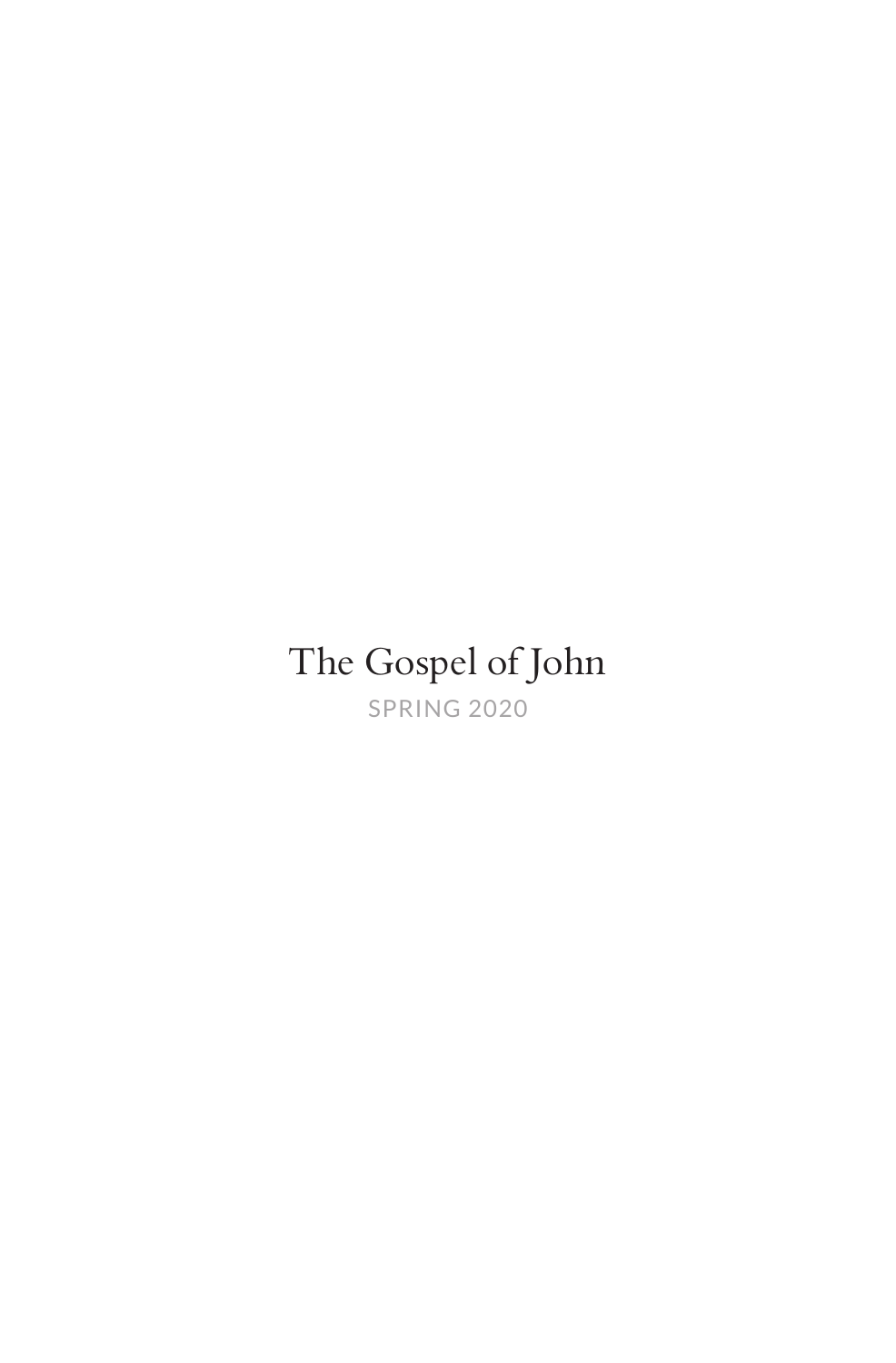INTRODUCTION Start Here

What would happen if Jesus came to campus?

This is the question we'll try to answer this semester. There is a cheesy way of answering this question that we'll try to avoid. We'll avoid artificial or overly imaginative renderings of Jesus eating at the 90 or studying at Willy T. First and foremost, the Bible will be our guide in learning about Jesus.

In the Bible, we have a reliable record of who Jesus was, what he said, and what he did. The Bible is rooted in history. It is anchored, in fact, by this historical person. We will be sensitive to this, recognizing that the Jesus we know, love, and worship didn't come to campus—he went to Galilee. Without being rooted in history, our understanding of the Bible will be faulty.

And yet the Bible is not merely an exercise in history. Unlike other books, our reading of the Bible is only significant to us when the words and actions of Jesus reach out of the page and into our hearts and minds. Moreover, Jesus didn't just live way back then and do things way back then. He's a historical person,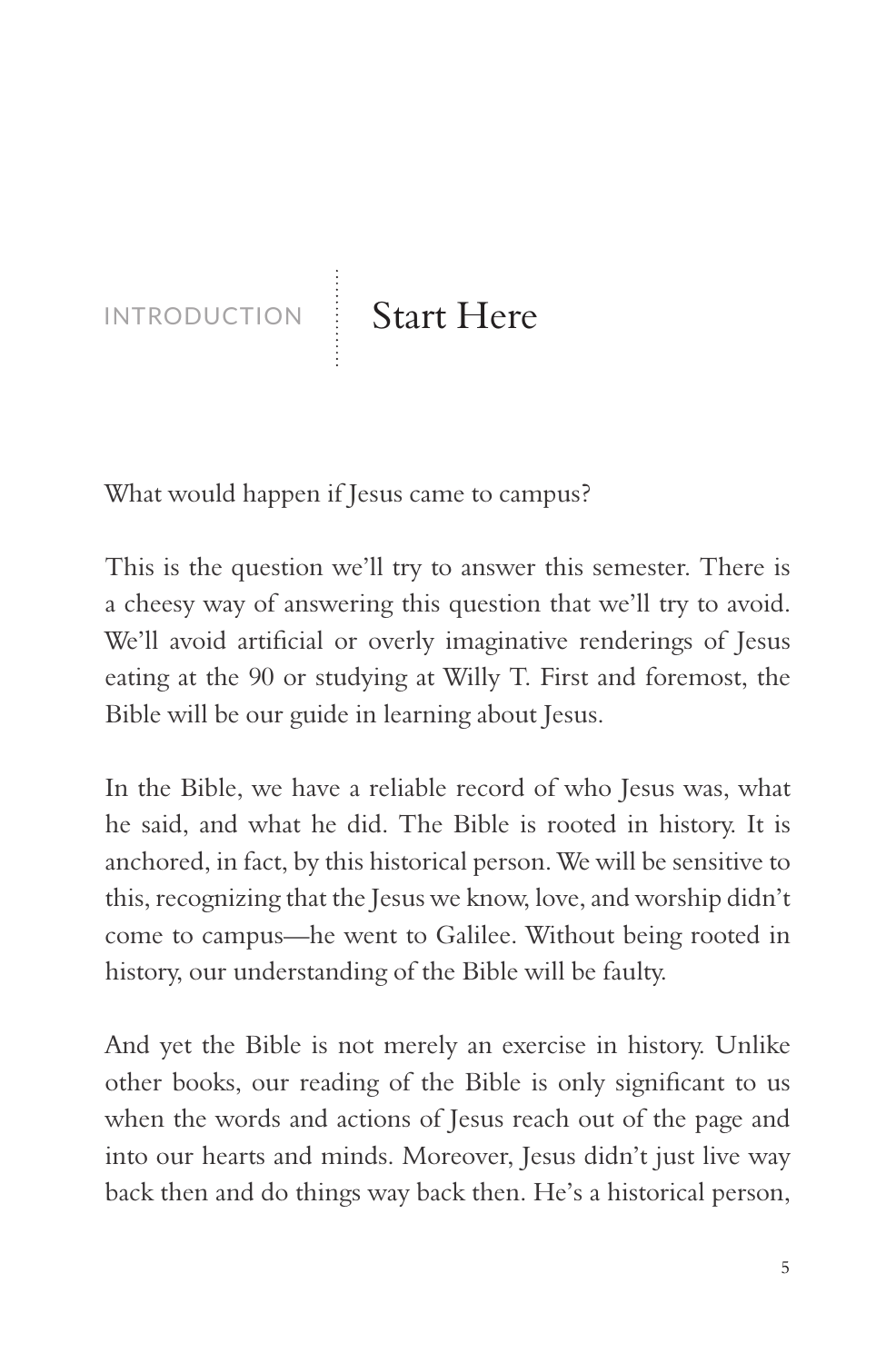yes, but not merely so. He's alive and working *today*. He's alive and working everywhere...even on campus.

As far as reading Scripture goes, there are few better ways to come face-to-face with Jesus than through the Gospel of John. Like the other gospel writers, John is a tour-guide through the life of Jesus, but as a tour-guide he stands out. He directs our attention to Jesus in a fresh way. There are stories recorded about Jesus here that aren't recorded anywhere else. Even if we've taken the tour three other times already, John grabs our attention and further illuminates this man called Christ.

As one of the disciples, John literally walked with Jesus. Although writing years later as an old man, he recounts the stories with a youthful eloquence as your grandfather or grandmother might tell you stories about when they were young. His gospel richly glimmers with imagery, theology, and narrative. Rather than attempting to shine a light on the light, he simply opens up the blinds and enables the light to shine for itself. For many Christian pastors, the gospel of John is where they point new believers who want to learn more about Jesus. And yet it is also a deep well that even the wisest and most learned Christians could never fully exhaust.

Just as John's greatest ambition is to let the light shine for itself, so is the ambition of this book. We believe that the same light which illuminated John nearly 2,000 years ago also illuminates us—you and I and everyone else reading this. That's one reason why we didn't want this book to be just a book for your group. John, like